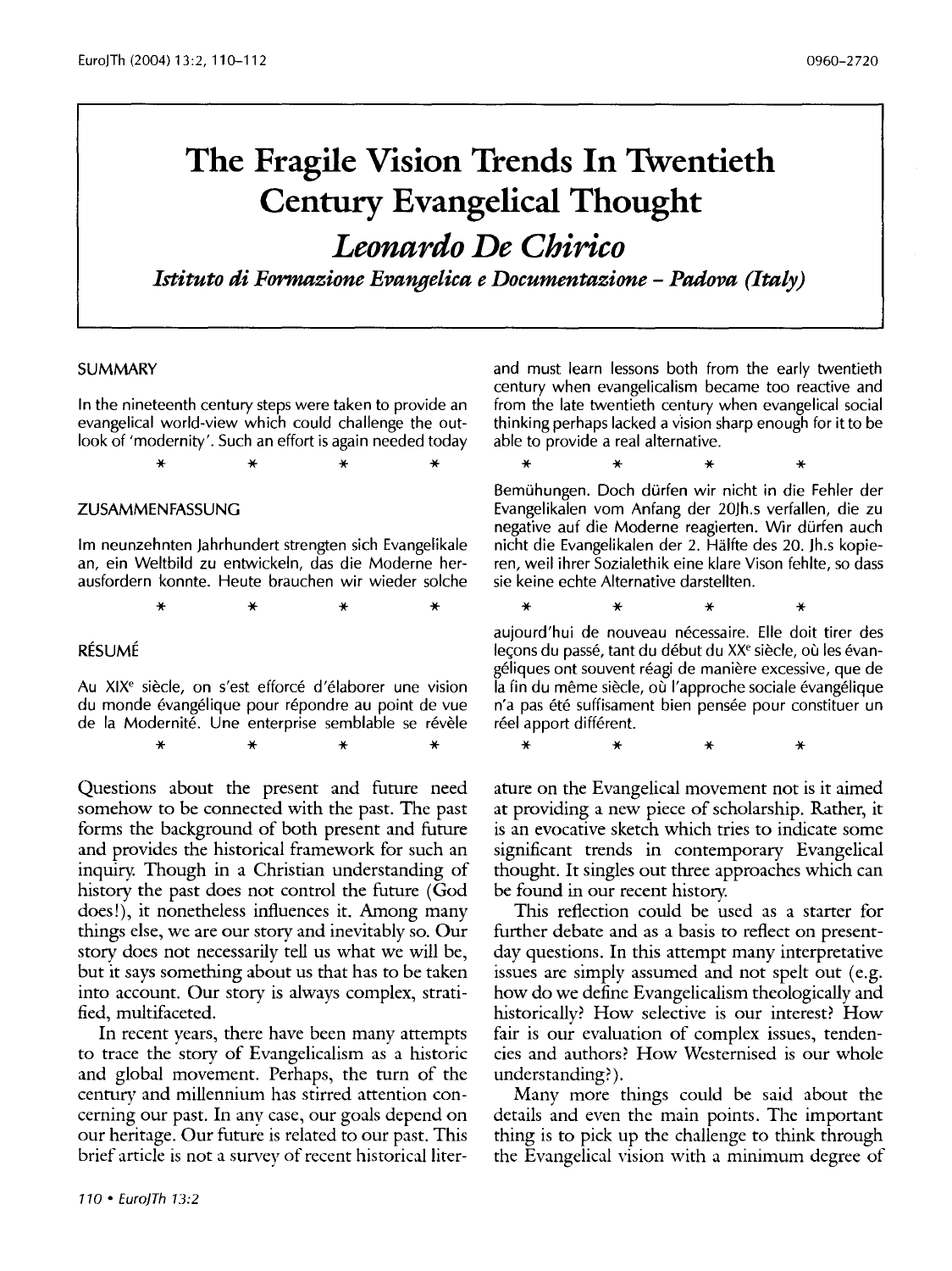historical awareness. The risk of over-generalisation is certainly present but is worth taking.

## **l. A Comprehensive Vision Seeking to Respond to the Modernity Project**

At the turn of the XX century; the widespread selfperception of Evangelical thought is that of a coherent, biblical worldview which competes with other worldviews, especially the 'modernity project' (J. Habermas). Both visions are comprehensive and have a project. While theological Liberalism tries to accommodate Christianity to modernity, Evangelical thought seeks a more confrontational way to respond to its challenges while providing an intellectual, cultural and spiritual alternative to it.

In 1847, the Dutch historian Groen van Prinsterer published a series of lectures on *Revolution and Unbelief* which epitomised a confessional and awakened Protestant thought coming to grips with the ideological basis of the French Revolution and its Enlightenment roots. According to Groen, this kind of modernity clashes with Christianity for its autonomous project which abolishes God and deifies man. Building on Groen's heritage, Abraham Kuyper developed a more refined cultural analysis based on religious principles. The 1989 *Lectures on Calvinism* show the comprehensiveness of the Christian worldview which also nurtures the arts, science and society at large, while opposing 'modernism' and its self-pretending autonomy from God. The Gospel is thought of as the salt and light of the world. Being aware of the danger of ecclesiocentricity, the church must engage culture and society with a distinctly Christian option. The sphere-sovereignty category helps Christians to have a sense of the distinction between church and state, family and person, arts and economy; and so on.

In the Anglo-Saxon world, James Orr suggested important ways of confronting modern thought without feeling a 'minority complex' and offering an intellectually viable alternative for modern man (e.g. the 1893 *The Christian View of God and the World*). Meanwhile, Old Princeton theologians upheld Reformed orthodoxy while being sensitive to new cultural trends, especially coming from science. A similar trend is found in the French-speaking world (e.g. Auguste Lecerf).

There is a sense in which the 'modernity project' can be faced with an alternative vision based on the Gospel and in line with classical Evangelicalism. Not every expression of early 20th century Evangelical thought is equally developed, alert and engaging. However, there is a diffused conviction that the Gospel is to be lived out in every sphere of life within the context of an on-going ideological battle.

# **2. A Reduced Vision Engaged in a Fierce Battle against Liberalism**

In the first half of 20th century; the battle against the 'modernity project' became fiercer, at least on the Evangelical side. *The Fundamentals* (1909- 1019) highlighted the basic doctrinal contours which were threatened by theological liberalism. A strong defensive attitude became the prominent feature of a vision under attack. In 1923 Gresham Machen published a book - *Christianity and Liberalism* - in which the two religions are considered as being mutually exclusive. According to Machen, they are utterly incompatible.

Neo-fundamentalist tendencies further ignited the conflict, while reducing the Evangelical ability to present an alternative to every dimension of life. Some apologetic elements inherited from the previous generation were kept, but its creative faithfulness in shaping a different culture was progressively lost. While it was clear who and where the enemy is, what was missing is the Christian vision for the modern world.

The word fundamentalist becomes synonymous of a person with a closed mind and harsh attitude. Reaction overturns the ability to nurture a Christian vision and to shape a Christian project which is feasible for the modern world. Paradoxically; the battle for the preservation of one's identity erodes its contours and its ability to shape the structures of life. The 'over-against' feature becomes dominant at the expense of an Evangelical constructive strength. A theological anxiety for purity is not matched with a passion for its cultural implications. Theology runs the risk of becoming a rhetorical exercise.

The rise of Pentecostalism has added spiritual force to the Evangelical movement but is basically channelled in this reactive mood in terms of the wider vision. This counter-cultural mentalitv stresses the opposition side of the Christian calling while leaving aside the challenges of the cultural mandate.

# **3. A Liquid Vision Looking for Renewal in a Global World**

After the Second World War, a wide-spread wind of renewal began to blow in Evangelical circles. In